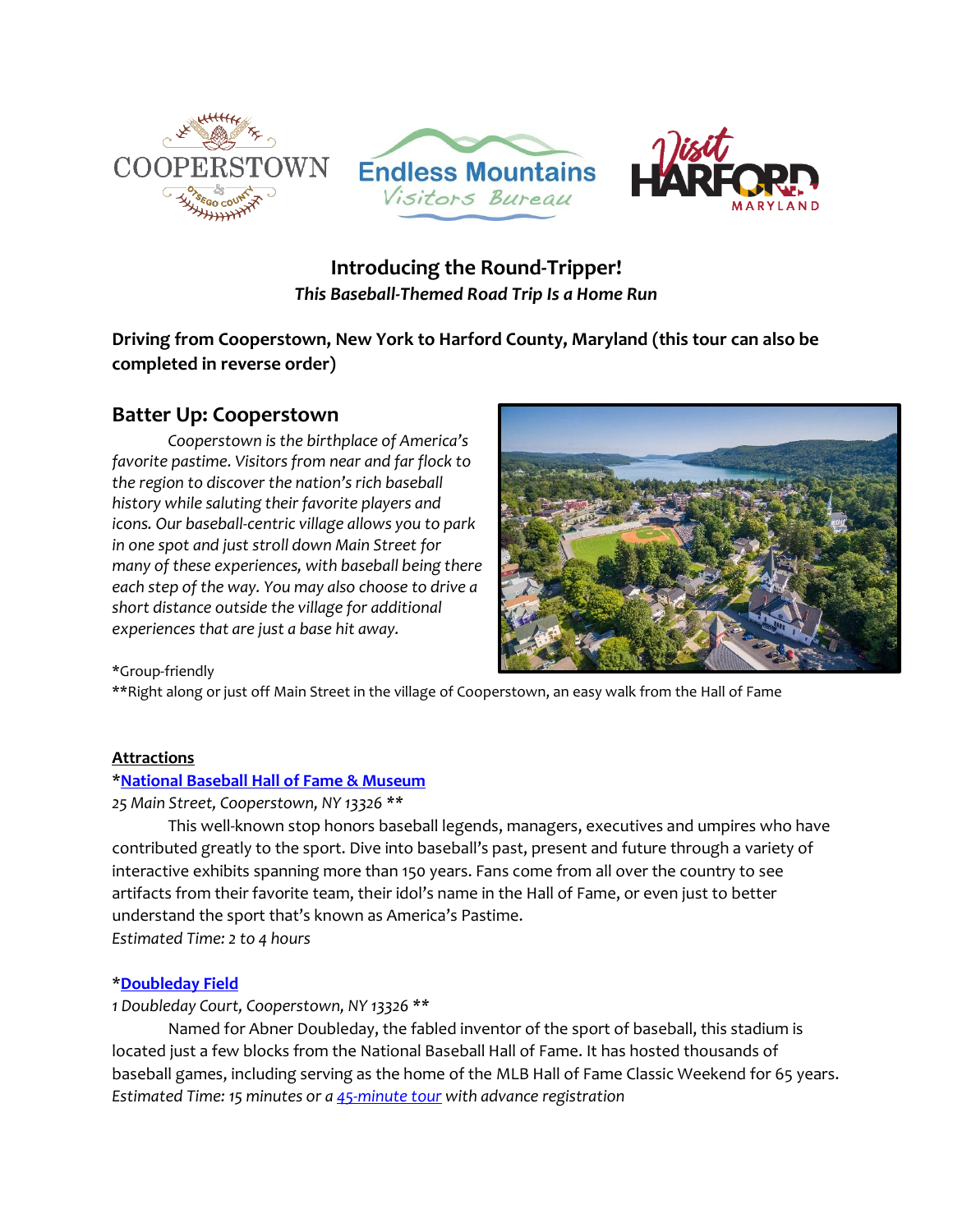# **Hot Dogs**

*A town known for baseball MUST have plenty of hot dogs, right? You'll find them on practically every restaurant menu, but we definitely recommend* **[Cooperstown Diner](https://www.cooperstowndiner.com/)***,* **[Doubleday Café](https://doubledaycafe.com/)** *and* **[Jerry's](http://www.jerrysplace-ny.com/)  [Place](http://www.jerrysplace-ny.com/)**.

# **Libations**

# \***[Cooperstown Brewing Company](https://www.cooperstownbrewing.com/)**

*110 River Street, Milford, NY 13807*

This brewery offers craft beers and non-alcoholic beverages named for everyone's favorite game. For the kids in your party, try a Pop Fly Ginger Beer. For the over-21 crowd, a Bambino Ale or Induction Summer Ale might hit the spot. (Note that Cooperstown Brewing Company is open seasonally and offers beverages only, no food.) *Distance from Hall of Fame: 15-minute drive*

# **[Cooperstown Distillery](https://cooperstowndistillery.com/)**

*Beverage Exchange/Tasting Room: 73 Main Street, Cooperstown, NY 13326 \*\* \*Distillery: 11 Railroad Avenue, Cooperstown, NY 13326*

The distillery operates both a production facility and tasting room in the village. The tasting room is located a short walk from the Hall of Fame, making it a perfect resting spot after a day at the museum. The distillery sells its signature beverages in baseball-shaped decanters of various sizes. Among its spirits are a trio of "Abner Doubleday" blends – a bourbon, vodka and American whiskey (get a sampling of each in "Triple Play" package), Spitball Cinnamon Whiskey, and Beanball Bourbon. During the annual Hall of Fame induction weekend, the tasting room's bartenders create special drinks that pay tribute to each of the year's inductees. *Distillery distance from Hall of Fame: 2-minute drive* 

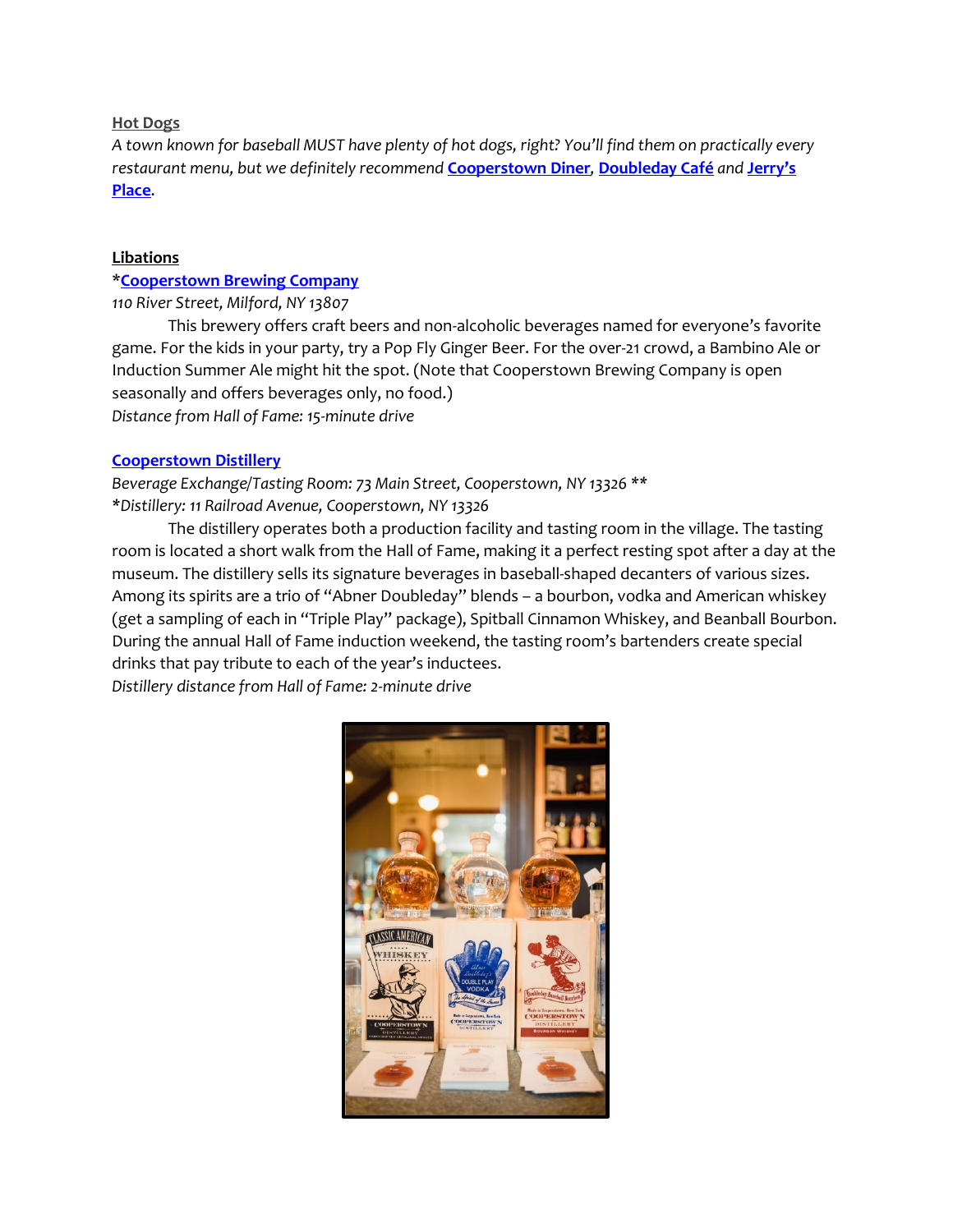# **Bat Companies**

### **[Cooperstown Bat Company](https://www.cooperstownbat.com/)**

### *118 Main Street, Cooperstown, NY 13326 \*\**

This bat company is the third oldest in the United States. A short walk from the National Baseball Hall of Fame, the company's Main Street retail shop specializes in custom game bats for everyone from the tiniest tee-ball participants to professional baseball players. The shop can create customized bats for same-day orders, making a perfect souvenir of a visit to the village.

### **[Where It All Began Bat Company](http://www.wiabbatco.com/)**

# *87 Main Street, Cooperstown, NY 13326 \*\**

Where It All Began offers an exclusive inventory of bats for play and display. It specializes in a wide selection of wooden bats from Louisville Slugger and Rawlings – perfect for personalization as a gift or keepsake.



### **[The Wood Bat Factory](https://www.thewoodbatfactory.com/)**

# *4924 NY-28, Cooperstown, NY 13326*

If you're on the hunt for a classic wooden baseball bat, look no further. Located on the outskirts of Cooperstown, the factory offers amazing custom engraved bats, awards and gifts. *Distance from Hall of Fame: 10-minute drive*

### **Other Shops**

### **[Baseballism Cooperstown](https://www.baseballism.com/)**

### *131 Main Street, Cooperstown, NY 13326 \*\**

This shop offers sophisticated apparel for those passionate about the game. Peruse an extensive line of caps, outerwear, footwear, accessories, and tributes to baseball legends including Roberto Clemente, Ken Griffey Jr., Babe Ruth and Ted Williams.

# **[Dave & Adam's Card World](https://www.daveandadamsstore.com/cooperstown/)**

### *65 Main Street, Cooperstown, NY 13326 \*\**

This shop focuses on those pieces of baseball history that your mom tried to toss when she cleaned out the attic … baseball cards. They specialize in Topps baseball cards and just opened their Cooperstown lcoation a few hundred feet from the Hall of Fame.

# **[Mickey's Place](https://www.mickeysplace.com/)**

### *74 Main Street, Cooperstown, NY 13326 \*\**

This is your one-stop-shop for baseball merchandise. It features a wide offering of baseball cards, vintage collectibles, and more than 500 baseball caps from the Major League, Minor League, Cooperstown Collection and Negro Leagues.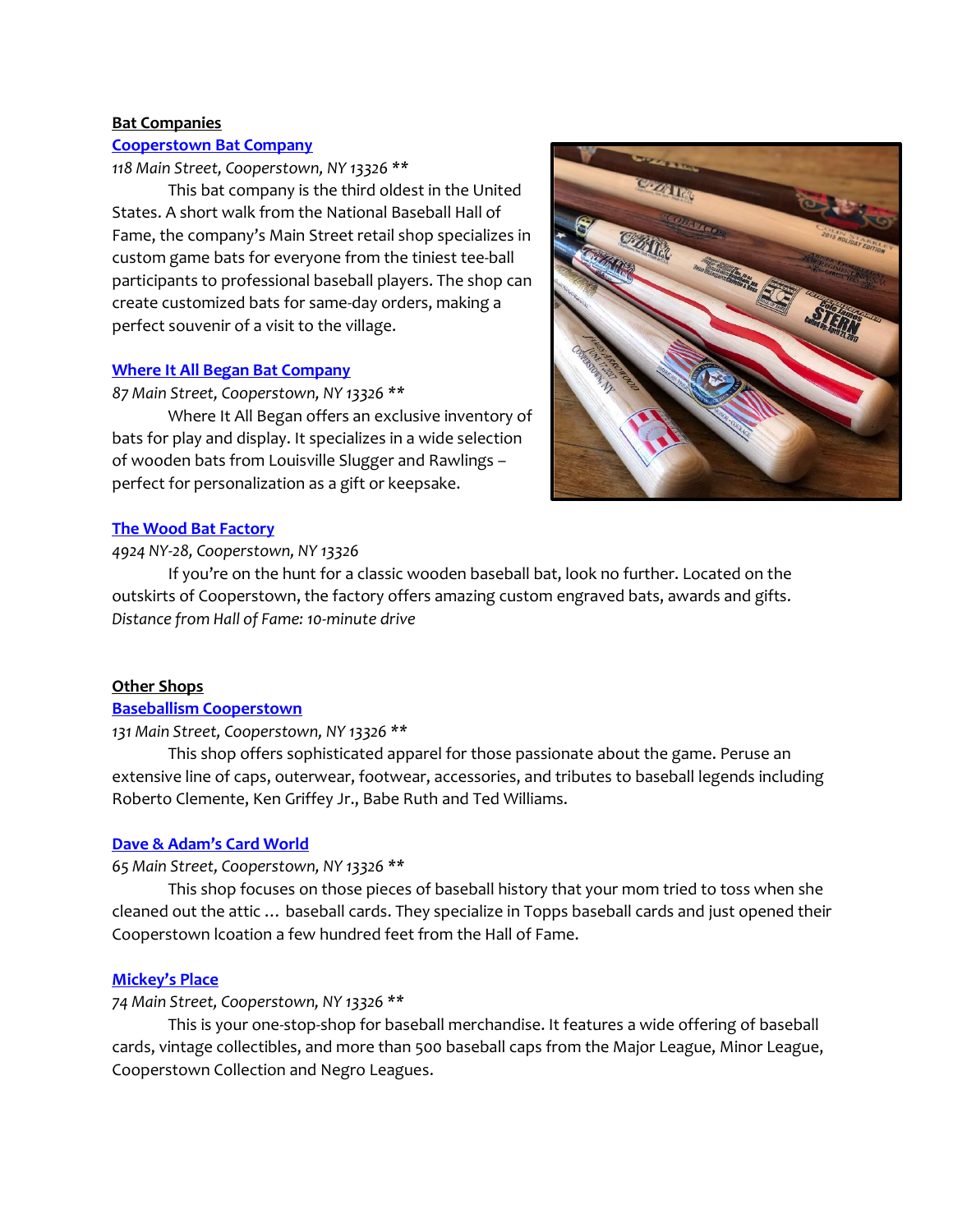# **[Yastrzemski Sports](http://www.yastrzemskisports.com/)**

*75 Main Street, Cooperstown, NY 13326 \*\** This shop provides a vast selection of baseball paraphernalia, clothing, gifts and more.

# **Tourism Office Contact**

Jacqueline White [jacqueline@thisiscooperstown.com](mailto:jacqueline@thisiscooperstown.com) *315-867-6073*

# **Option 1 to Williamsport Distance to Binghamton: 82 miles**

# \***[Binghamton Rumble Ponies Game](https://www.milb.com/binghamton)**

*211 Henry Street, Binghamton, NY 13901* The Rumble Ponies are a Minor League Baseball team based in Binghamton, New York. The team is the Double-A affiliate of the New York Mets. The Rumble Ponies play in Mirabito Stadium and you can find their 2022 schedule [HERE.](https://www.milb.com/binghamton/schedule/2022-04) *Distance from Cooperstown: 1.5-hour drive*

*Estimated Time: Varies*



# \***[Corning Museum of Glass](http://www.cmog.org/)**

*1 Museum Way, Corning, NY 14830*

From children looking for an adventure to artists looking for inspiration, the world's largest glass museum offers the opportunity to browse 3,500 years of glassmaking history in its galleries. The collection includes decorative glass bats that illustrate the bridge between creativity and sportsmanship … and which can be purchased as a unique souvenir.

*Distance from Binghamton: 1.5-hour drive*

*Estimated Time: 2 hours minimum (longer with glass demonstration, class or onsite meal)*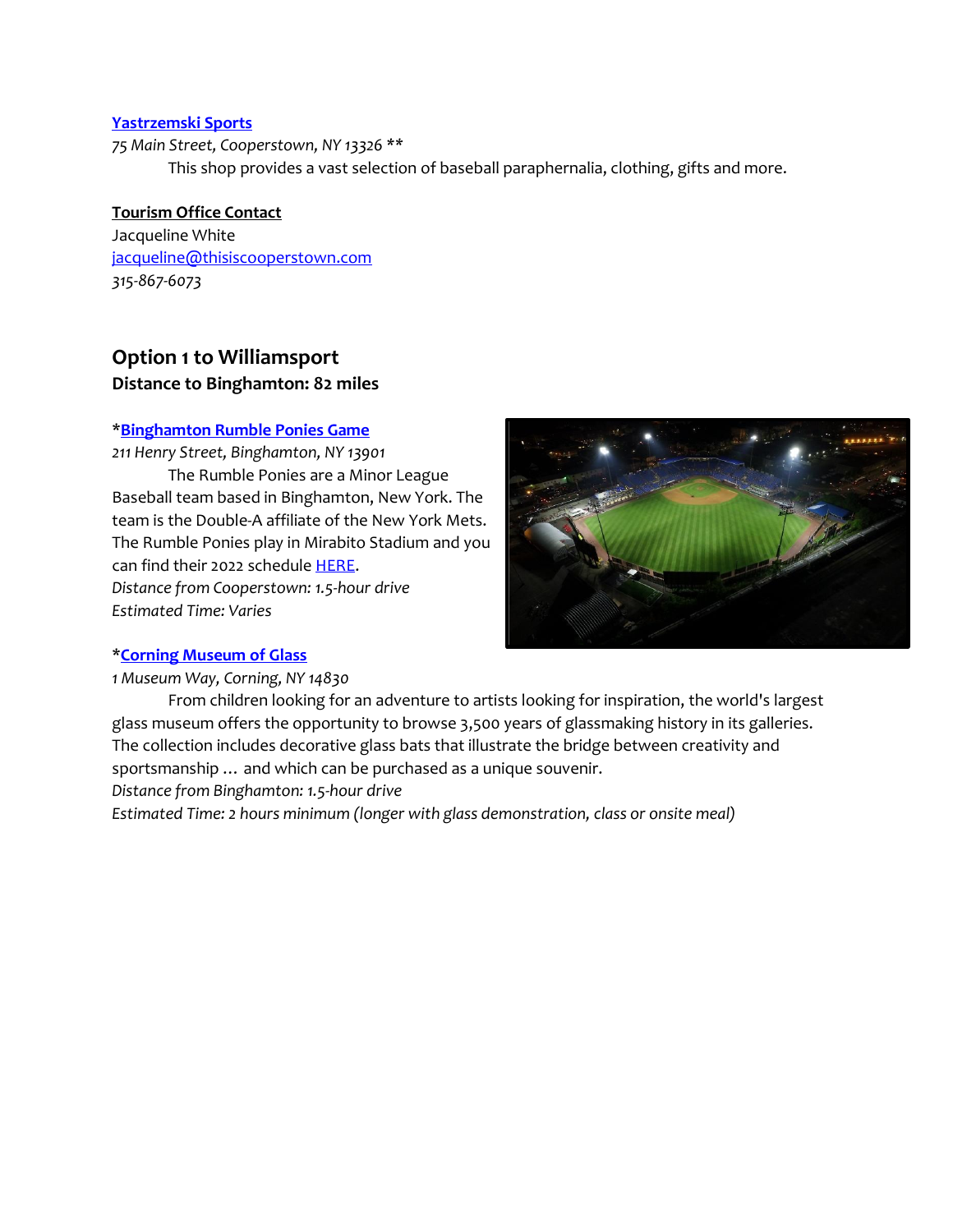#### \***[Little League Hall of Fame](https://www.littleleague.org/world-of-little-league/)**

*525 Montgomery Pike (U.S. 15), South Williamsport, PA 17702* The mission of the World of Little League: Peter J. McGovern Museum and Official Store is to inform and educate visitors about the history, service, goals and initiatives of Little League Baseball and Softball. The museum obtains and curates artifacts and archival materials from the world's largest organized youth sports program and presents them in a way that's both informative and entertaining. Hundreds of these artifacts are on display and the museum's exhibits, and thousands more are curated in the archives. *Distance from Corning: 1-hour drive*

*Estimated Time: 1 to 2 hours*



# \***[Williamsport Crosscutters Game](https://www.milb.com/williamsport)**

### *1700 W. 4th Street, Williamsport, PA 17701*

Historic Bowman Field, the second oldest Minor League Baseball park in the United States, is a must-visit for fans of the game. It's now home to the Williamsport Crosscutters, a collegiate summer baseball team of the MLB Draft League. Serving as a showcase for draft-eligible players, these games allow spectators to watch up-and-coming stars as they're moving up the professional ranks. You can find a schedule of the Crosscutters' 2022 games **HERE**. *Distance from Little League Museum: 20- to 25-minute drive Estimated Time: Varies*

# **Option 2 to Williamsport**

# **Distance to Binghamton: 82 miles**

# \***[Binghamton Rumble Ponies Game](https://www.milb.com/binghamton)**

*211 Henry Street, Binghamton, NY 13901*

The Rumble Ponies are a Minor League Baseball team based in Binghamton, New York. The team is the Double-A affiliate of the New York Mets. The Rumble Ponies play in Mirabito Stadium and you can find their 2022 schedule [HERE.](https://www.milb.com/binghamton/schedule/2022-04) *Distance from Cooperstown: 1.5-hour drive*

*Estimated Time: Varies*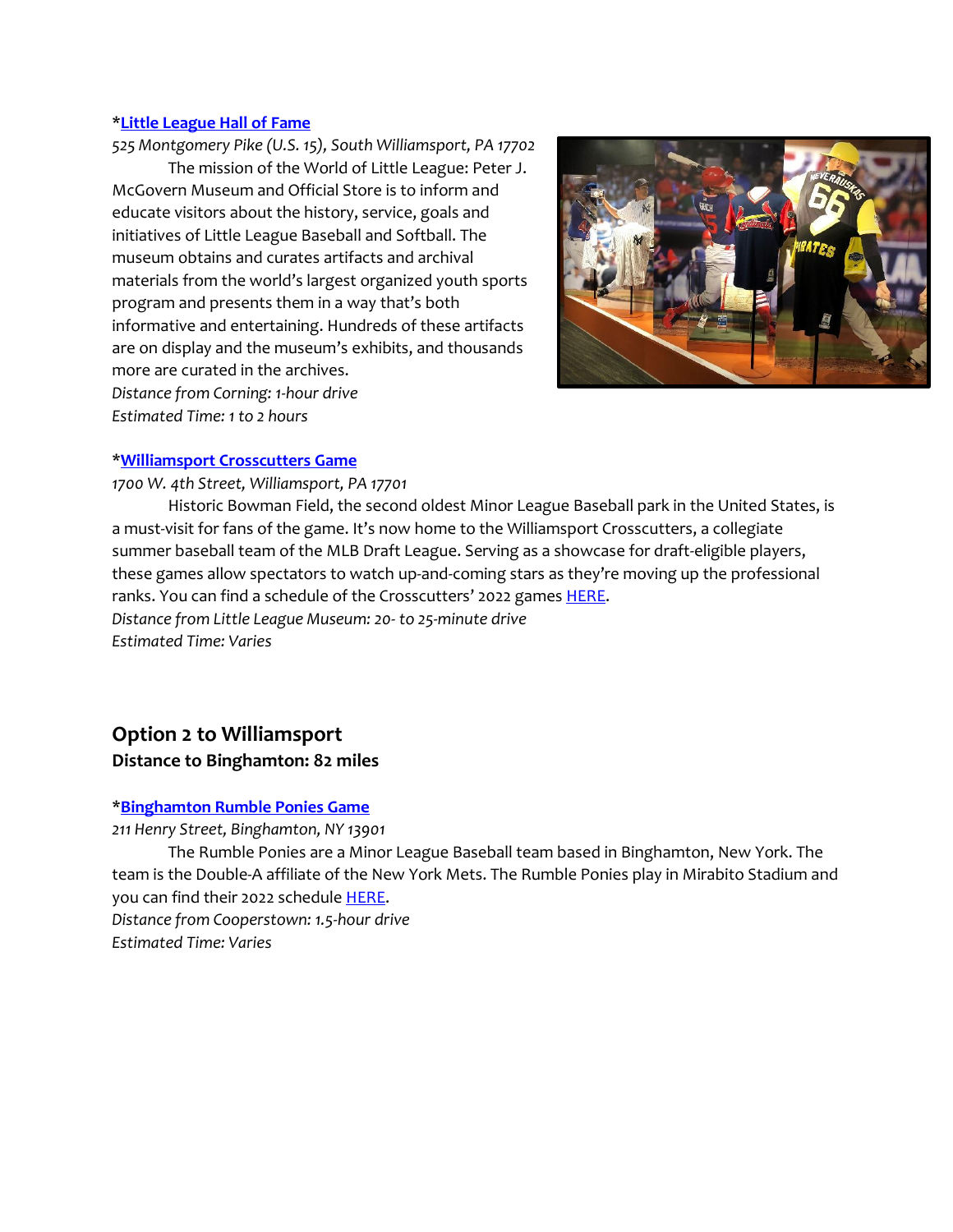# **\*Explore Factoryville, Hometown of Christy Mathewson**

*Park: 18 Thompson Road, Factoryville, PA 18419 College: 1 College Road, La Plume, PA 18440*

Christopher "Christy" Mathewson pitched for the New York Giants for 17 seasons and is considered one of the top 10 pitchers of all time, with leading stats in several areas. He was one of the five original inductees elected into the National Baseball Hall of Fame in 1936. In honor of this baseball hero born and raised in Factoryville, Pennsylvania, the borough holds festivities around his birthdate, August 12. Stop by and visit Christy [Mathewson Park,](https://www.discovernepa.com/thing-to-do/christy-mathewson-park/) attend the annual "Christy Matthewson Days" event, and spend time at **Keystone College** (formerly Keystone Academy), where his legacy is honored.

*Distance from Binghamton: 40- to 45-minute drive* 

*Estimated Time: 1 to 2 hours for self-guided tour, longer if visiting for Christy Mathewson Days* 

# \***[Scranton/Wilkes-Barre RailRiders](https://www.milb.com/scranton-wb/ballpark/visitpncfield) Game and the [Electric City Trolley Museum](http://www.ectma.org/)**

*PNC Field: 235 Montage Mountain Road, Moosic, PA 18507 Trolley Museum: 300 Cliff Street, Scranton, PA 18503*

Throughout the regular season, baseball fans can take in a game at PNC Field, home of the Scranton/Wilkes-Barre RailRiders, the AAA affiliate of the New York Yankees. On select dates, they can take one of the restored trolleys from the Electric City Trolley Museum in downtown Scranton to the park, enjoy a home game at the state-of-the-art PNC Field, then head back into town with a return ride on the popular trolley.

*Distance from Factoryville to Scranton: 30- to 45-minute drive Distance from Factoryville to PNC Field: 45- to 60-minute drive Estimated Time (including trolley ride): 30-minute museum tour, 30-minute one-way trolley ride to game, game times vary, 30-minute trolley ride back*

# \***[Little League Hall of Fame](https://www.littleleague.org/world-of-little-league/)**

*525 Montgomery Pike (U.S. 15), South Williamsport, PA 17702*

The mission of the World of Little League: Peter J. McGovern Museum and Official Store is to inform and educate visitors about the history, service, goals and initiatives of Little League Baseball and Softball. The museum obtains and curates artifacts and archival materials from the world's largest organized youth sports program and presents them in a way that's both informative and entertaining. Hundreds of these artifacts are on display and the museum's exhibits, and thousands more are curated in the archives.

*Distance from Corning: 1-hour drive Estimated Time: 1 to 2 hours*

# **Tourism Office Contact**

Morgan Christopher, Marketing Consultant, Endless Mountains Visitors Bureau [morganckc@gmail.com](mailto:morganckc@gmail.com) 570-242-9807 (mobile) / 570-836-5431 (office)

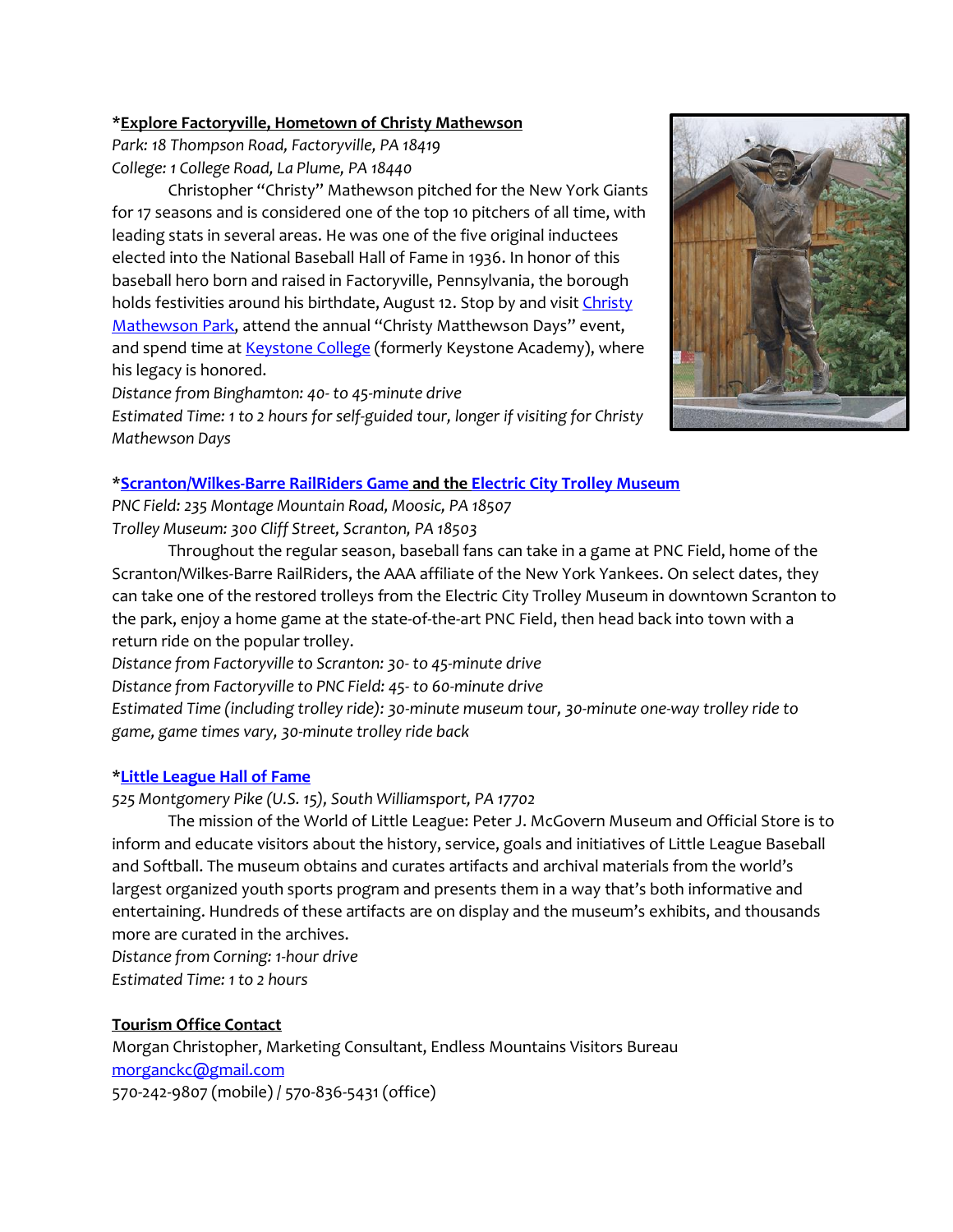# **Bottom of the Ninth: Harford County Distance from Williamsport: 150 miles**

# \***BallPark [Restaurant](https://www.ballparkrestaurant.com/)**

*3418 Conowingo Road, Street, MD 21154*

The land the BallPark Restaurant is built on was once a baseball field used by the Susquehanna Semi-Professional Baseball League. The restaurant opened in 1948 and changed hands a few times until July of 1989, when Joy Frederick purchased it. While Frederick was the owner, she kept the spirit of baseball alive by lining the walls with baseball memorabilia. She also personalized the BallPark with homemade traditional foods and multiple additions to the building. In 2014, the current owner, Joe Weiman, Frederick's son and an employee of 25 years, took over and keeps the baseball love alive.



*Distance from Williamsport: 3-hour drive*

# \***The Ripken [Experience](https://ripkenbaseball.com/locations/aberdeen/)**

# *873 Long Drive, Aberdeen, MD 21001*

Located in the hometown of the Ripkens – Cal Sr. (a player, scout, coach and manager), Cal Jr. (Baseball Hall of Famer) and Bill (an infielder-turned-sports radio host) – The Ripken Experience Aberdeen treats young players like Big Leaguers as they play games in stadiums that are replicas of some of the most notable Major League ballparks of the modern era, from the ivy at Wrigley Field to the Green Monster of Fenway Park. Of course, the local favorite is a two-thirds scale replica of Oriole Park at Camden Yards, where Cal Jr. made history. (Fun fact: At the Orioles' previous home, Memorial Stadium, the Ripkens made sports history of a different kind on July 11, 1987 – Bill's Major League debut – when a father managed his two sons playing in the same game at the same time during a Major League Baseball game for the first time ever.) *Distance from Street: 33-minute drive*

*Estimated Time: 2-3 hours*